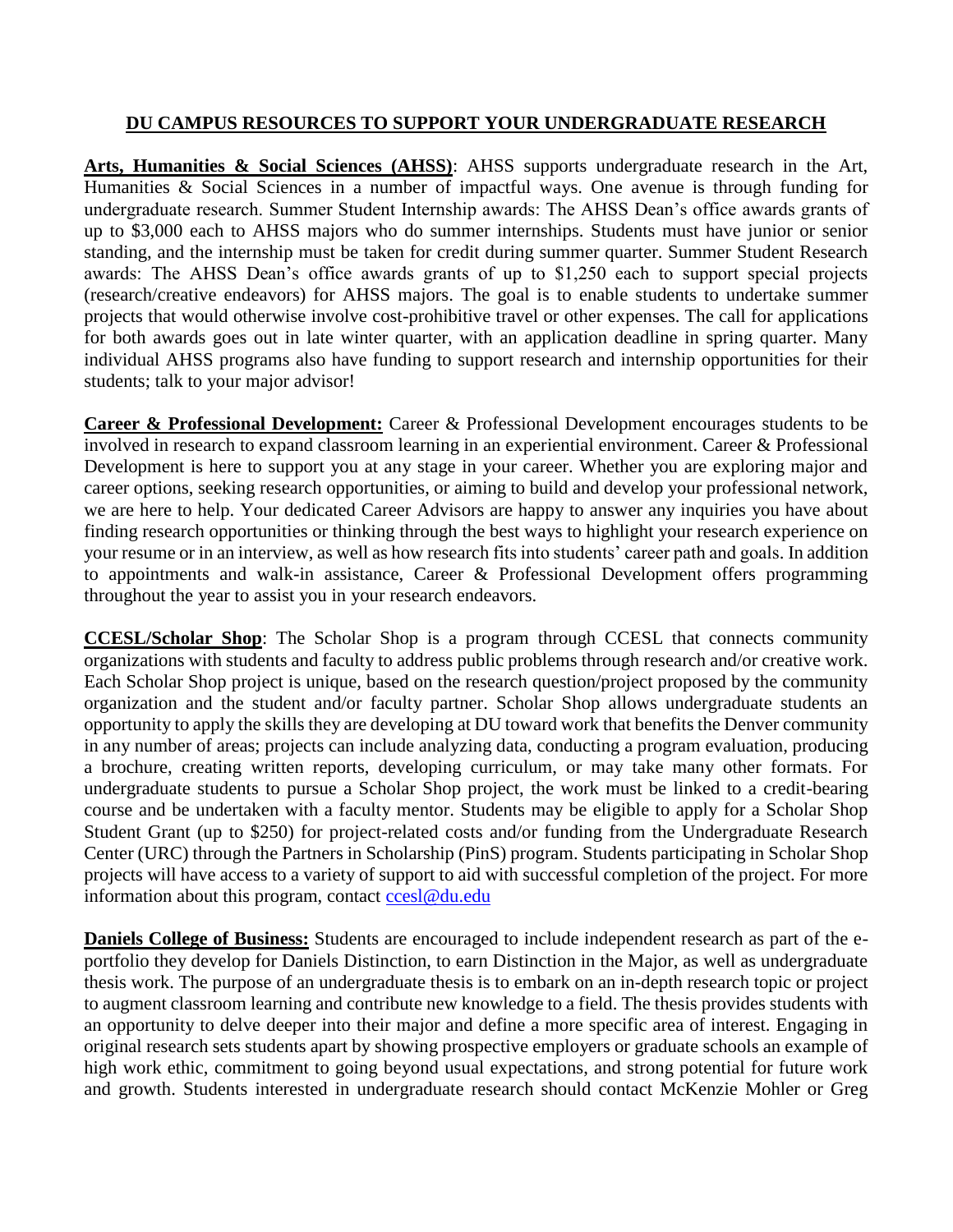Grauberger in Daniels Advising for information about connecting with faculty members who undertake research in business.

**E-STEM**: (in)Equity in Science, Technology, Engineering, and Math (E-STEM) Program, in collaboration with the Division of Natural Science and Mathematics and the Ritchie School of Engineering and Computer Science, and the Center for Multicultural Excellence (CME)'s, has a specific goal to nurture the strengths of academically successful incoming, 2nd, 3rd and 4th year STEM historically underrepresented undergraduate students. The E-STEM program provides students with an interest in the STEM fields with academic support to pursue your longer term academic interests while at DU and professional development guidance (research and internship opportunities). In direct alignment with DU's commitment to Inclusive Excellence and Diversity, E-STEM helps you to successfully navigate their path to the STEM career at DU, through impactful research opportunities, academic skill building, STEM identity exploration, social and cultural support, meaningful mentorship, and personal growth.

**Extreme Academics**: Extreme Academics is a program intended to support student work beyond the classroom. We offer workshops and panels to help undergraduate students in all disciplines identify their academic interests and strengths and to develop their research plans and projects. Funding is sometimes available for meritorious projects. For more information, join the Extreme Academics Facebook group or contact Shawn Alfrey at [shawn.alfrey@du.edu.](mailto:shawn.alfrey@du.edu)

**Interdisciplinary Research Incubator for the Study of (In)Equality (IRISE)**: IRISE supports undergraduate research on issues of inequality through grants of up to \$2,000. We also provide programming related to writing, research, and the use and application of interdisciplinary methodology. IRISE allows DU faculty and students to engage in the development of cutting edge interdisciplinary research on issues of inequality, social justice, and inclusivity. The penultimate outcome in this regard is to advance Inclusive Excellence, diversity, and equity at DU, as well as furthering DU's public good mission by extending and connecting this work across campus to locally diverse communities in a comprehensive and meaningful way.

**Natural Sciences and Mathematics:** It is the mission of Natural Sciences and Mathematics (NSM) to provide an authentic research experience for as many NSM undergraduate students as possible. Faculty and graduate students mentor our undergraduates in the art of performing research. Outcomes are then presented at regional and/or national meetings as well as possibly published in a variety of scientific publications. Research opportunities for undergraduates are supported by PinS monies obtained through the Undergraduate Research Center or by grant monies attained by individual faculty. After reading about the individual faculty members research interests, undergraduates are encouraged to approach our faculty and inquire about a research experience in their labs.

**Office of International Education**: The best way to understand another culture is to experience it, to connect with it for a prolonged period. This also encourages a deeper understanding of our own cultures as we interact with and learn from others. At the University of Denver, we strive to develop cross-cultural connections--and the new perspectives that come with them--by encouraging students to study and live abroad for at least one quarter. We want our graduates to appreciate and understand the differences and interdependencies that characterize our world. The Office of International Education (OIE) supports undergraduate research abroad through many avenues. We are able to partner with a unique program called EuroScholars which is a consortium of 8 universities in Europe that find research opportunities for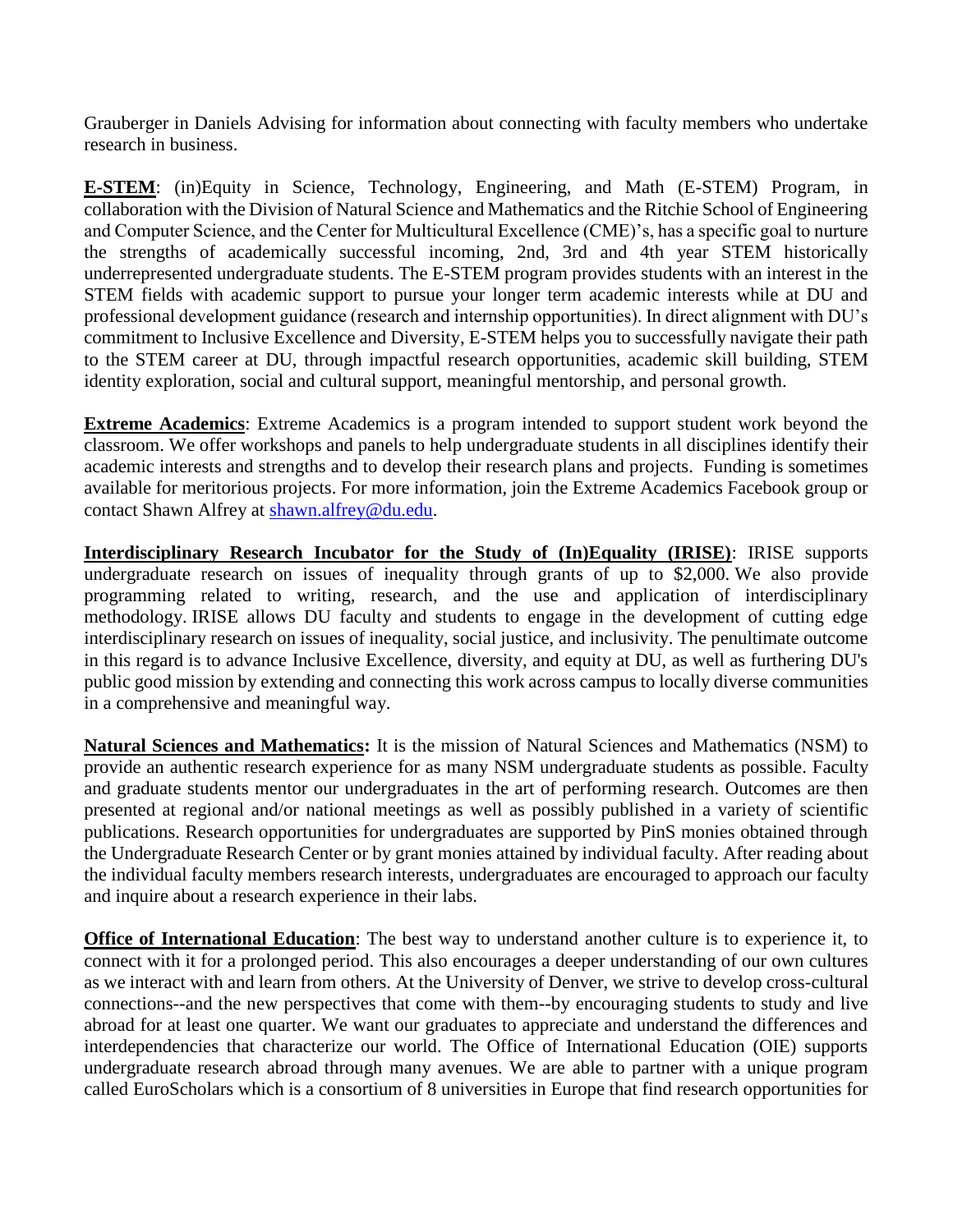undergraduate American and Canadian students to come spend a semester learning in an European lab environment. Among this program many of our partner universities abroad offer research opportunities alongside of students' classroom studies while abroad. Through advising we help students navigate the many programs and discuss their goals to help narrow down which programs might be the best fit for them.

**ORSP/ Research Integrity & Education:** Doing research with human subjects, animals or hazardous materials? The Office of Research Integrity & Education (ORIE) is part of the Office of Research and Sponsored Programs (ORSP). ORIE provides services that support the efforts of the DU research community in their research endeavors to ensure active adherence to the ethical principles and professional standards essential for the responsible practice of research. Within the Office of Research Integrity & Education, the following committees are provided with ORIE administrative and professional personnel to oversee the research conducted by affiliated investigators on the DU campus: Human Subject Research (Institutional Review Board), Animal Welfare (Institutional Animal Care and Use Committee), rDNA and Biosafety (Institutional Biosafety Committee). To ensure that research conducted at the University of Denver is safe and ethical, and promotes a culture of integrity, the Office of Research Integrity & Education manages and provides training and education in the following programs: Research Conflict of Interest, Responsible Conduct of Research, and Research Misconduct.

**Ritchie School of Engineering & Computer Science:** Undergraduate research is a pillar of the Bachelor's Degree program from the Ritchie School of Engineering and Computer Science. The Senior Design experience is a staple of our program where the Senior class works with industry partners to design, prototype, and pitch a useable product. In addition, undergraduates in every department are involved in research with our faculty with the possibility of publishing while still an undergraduate. Some examples of current research projects include Biomechanical Shape Modeling, RobotAssist (aka the Autism Robot), Cooperative Aerospace Simulation, Mobile Landing Platform, and Expressionnet (developing state-ofthe-art machine learning algorithms for facial expression recognition.) Note that funding is often available directly from the faculty researcher's grant or from DU through the PinS program.

**Sustainability:** The Center for Sustainability mission is to make DU a more sustainable institution while engaging and educating the community. We collect data across a wide range of metrics, from consumption to perceptions to behavior change. We consistently support pilot projects, building level studies, and behavioral change research. All of our existing data is also available for analysis. We have a team of graduate assistants who are able to help bridge the gap between operations and research.

**University Libraries' Research Center**: Thousands of students have taken advantage of free, one-onone Research Center consultations to become more efficient and effective researchers. 99% of these students say they would recommend a consultation to a friend or classmate. Take their advice and learn from the experts – research librarians – with personalized research assistance. You can learn how to conduct an efficient and thorough literature review, search the vast resources offered by the University Libraries for new ideas for project methods and directions, and make sure that you're not repeating research that's already been done. Get tips on managing data during your project and using a citation manager to save and automatically format article references.